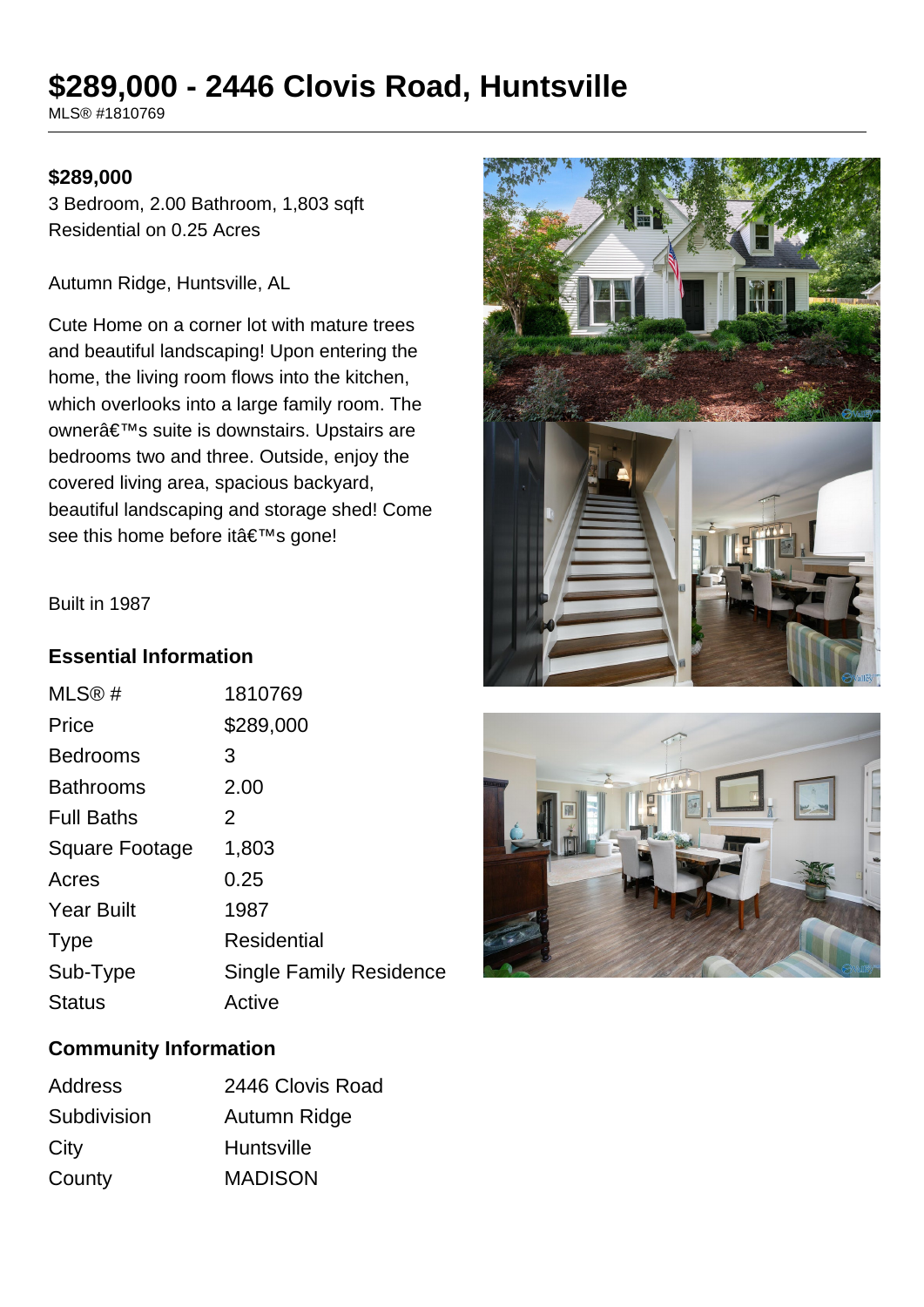| <b>State</b>              | AL                              |  |  |
|---------------------------|---------------------------------|--|--|
| Zip Code                  | 35803                           |  |  |
| <b>Amenities</b>          |                                 |  |  |
| <b>Utilities</b>          | <b>Underground Utilities</b>    |  |  |
| Parking                   | <b>None</b>                     |  |  |
| <b>Interior</b>           |                                 |  |  |
| Appliances                | Dishwasher, Range, Refrigerator |  |  |
| Heating                   | Central 1                       |  |  |
| Cooling                   | Central 1                       |  |  |
| Fireplace                 | Yes                             |  |  |
| # of Fireplaces           | 1                               |  |  |
| <b>Fireplaces</b>         | One                             |  |  |
| <b>Stories</b>            | One and One Half                |  |  |
| <b>Exterior</b>           |                                 |  |  |
| <b>Exterior Features</b>  | <b>Curb/Gutters, Sidewalk</b>   |  |  |
| Lot Description           | Wooded                          |  |  |
| Foundation                | Slab                            |  |  |
| <b>School Information</b> |                                 |  |  |
| Elementary                | Farley                          |  |  |
| Middle                    | Challenger                      |  |  |
| High                      | <b>Grissom High School</b>      |  |  |
| <b>Listing Details</b>    |                                 |  |  |

| <b>Listing Office</b>                  |  | Matt Curtis Real Estate, Inc. |  |
|----------------------------------------|--|-------------------------------|--|
| <b>Listing Contact Email</b>           |  | info@mattcurtisrealestate.com |  |
| <b>Listing Contact Phone</b>           |  | 256-270-9393                  |  |
| <b>Transaction Broker Compensation</b> |  |                               |  |
| <b>Buyer Agency Compensation 3</b>     |  |                               |  |
| Foreclosure                            |  | N                             |  |
| <b>Short Sale</b>                      |  | N                             |  |
|                                        |  |                               |  |

## **Financials**

\$/SqFt \$160

## **Listing Details**

Listing Office Matt Curtis Real Estate, Inc.